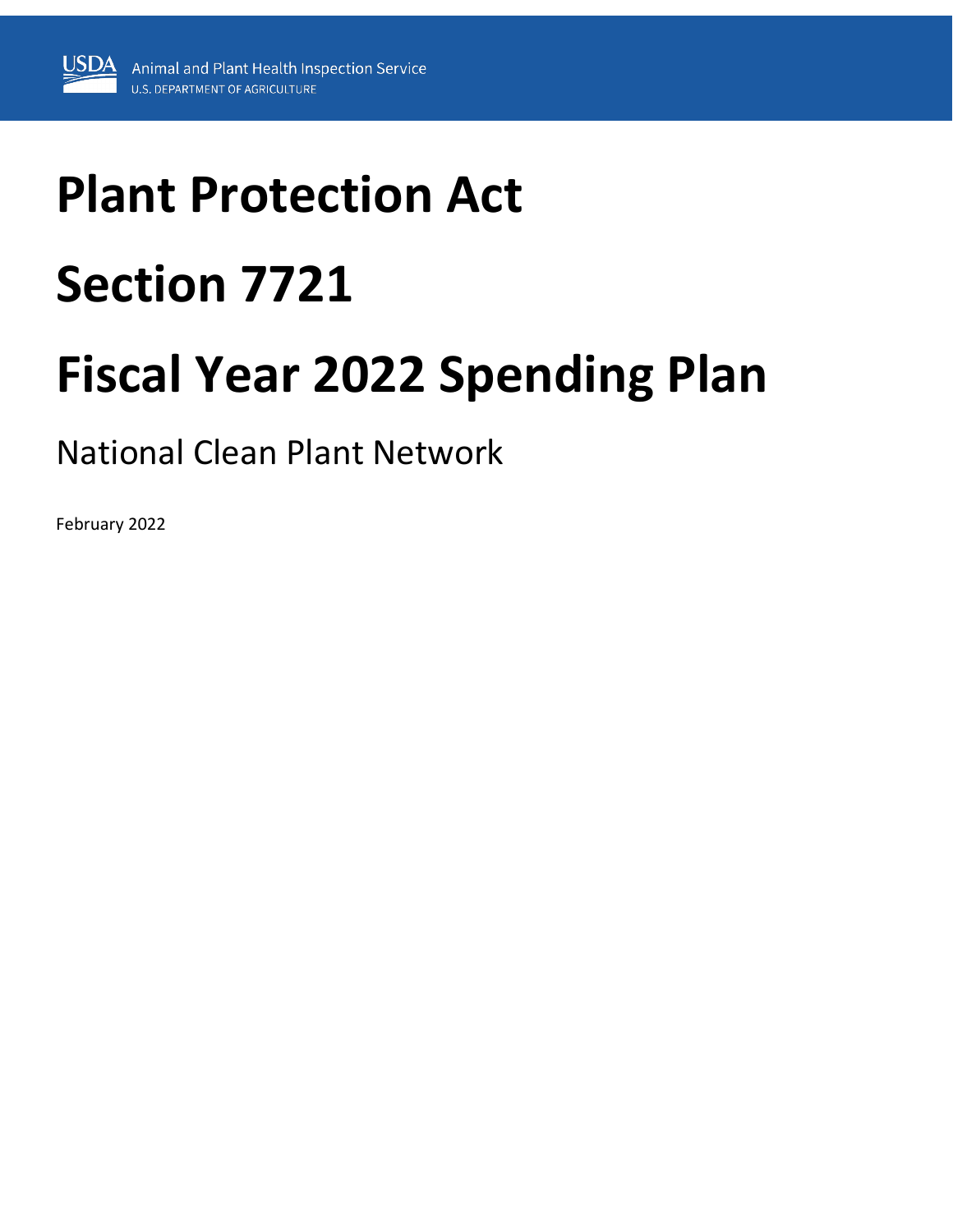# **Contents**

| Alabama     | Missouri       |
|-------------|----------------|
| Arizona     | New York       |
| Arkansas    | North Carolina |
| California  | Oregon         |
| Florida     | Puerto Rico    |
| Hawaii      | South Carolina |
| Louisiana   | Texas          |
| Maryland    | Washington     |
| Mississippi |                |
|             |                |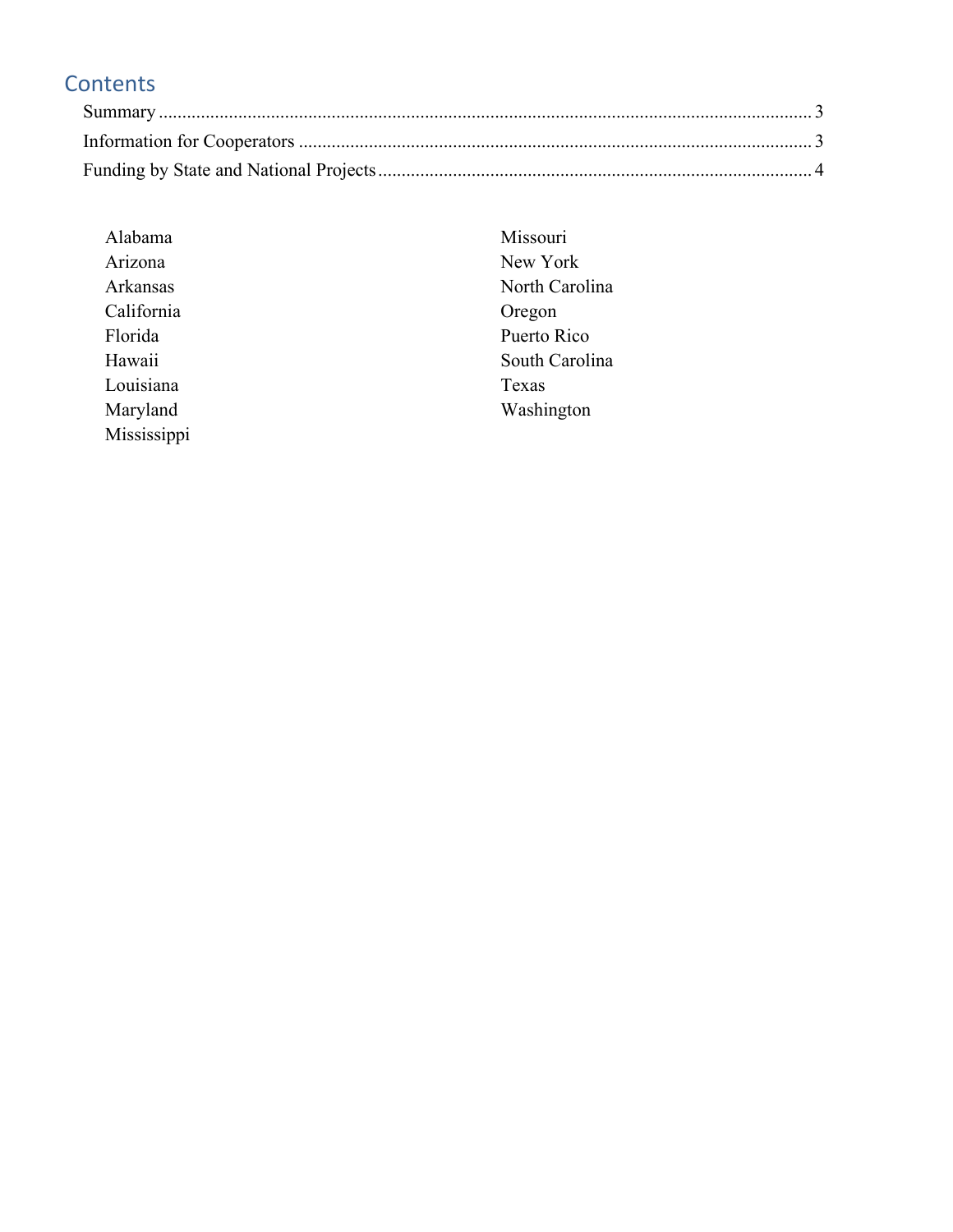# <span id="page-2-0"></span>**Summary**

The U.S. Department of Agriculture (USDA) Animal and Plant Health Inspection Service (APHIS) is allocating \$7.5 million to support 28 projects under the Plant Protection Act's Section 7721 (PPA 7721) Program's National Clean Plant Network (NCPN). This amount includes direct program costs. The NCPN works to establish a network of clean plant centers for diagnostic and pathogen elimination services to produce clean propagative plant material and maintain blocks of pathogen-tested plant material in sites throughout the United States. To carry out the program, NCPN consults with a wide range of stakeholders including State departments of agriculture, land grant universities, and non-land grant colleges of agriculture. In fiscal year (FY) 2022, universities, States, Federal agencies, and non-profit organizations in 16 States and Puerto Rico will carry out the selected projects. By working with these groups, USDA and its cooperators leverage and extend their abilities to protect, detect, and respond to plant pests and diseases at national, regional, and local levels.

Since 2009, USDA has supported about 288 NCPN projects and provided close to \$72 million in funding for this PPA 7721 initiative. These projects focused on producing clean plants covering specialty crops such as fruit trees, grapes, hops, berries, citrus, sweet potato, and roses; and have advanced NCPN as a network through governance, planning, education/outreach, communications, economics, and quality management. In FY 2022, the PPA 7721 NCPN Program received 32 proposals requesting about \$9.27 million in funding, during the twelve-week open period last summer. USDA is satisfying approximately 75 percent of the requested amounts for support. USDA appreciates all the proposals received and recognizes the great interest in carrying out work that helps protect U.S. agriculture and the environment from invasive plant pests and pathogens. We thank all applicants for their interest in the PPA 7721 Program, specifically the NCPN.

# <span id="page-2-1"></span>**Information for Cooperators**

Congratulations on receiving funding approval for your project proposal under the NCPN Program! In this FY2022 Spending Plan, you will find the NCPN funding level by the project submission's title and state listed on the proposal.

As a next step, USDA will contact you in the coming weeks to discuss procedures and next steps in the application process. All APHIS cooperative agreements are required to be processed and completed using the ezFedGrants system. PPA 7721 funding recipients must have an eAuthentication (eAuth) account with Level 2 access to use the system. For additional information, please reference the ezFedGrants user guide or visit the USDA's ezFedGrants website.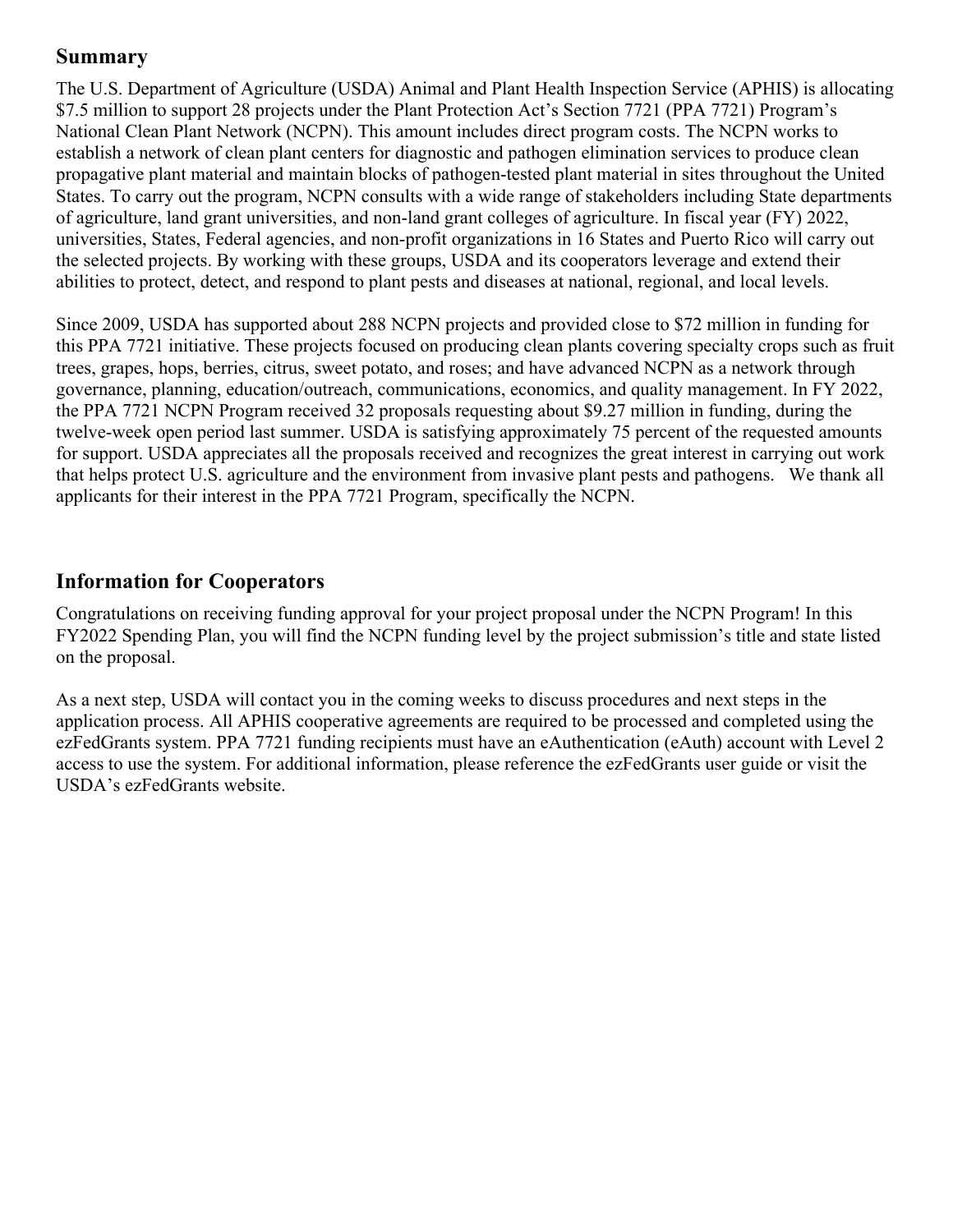# <span id="page-3-0"></span>**Funding by State and National Projects**

|             | <b>Alabama</b>                                     |                           |                |
|-------------|----------------------------------------------------|---------------------------|----------------|
| Goal        | <b>Title</b>                                       | <b>Cooperator</b><br>Type | <b>Funding</b> |
| <b>NCPN</b> | Alabama Citrus Clean Plant Program<br>Auburn Univ. | Academia                  | \$59,720       |
|             | Total                                              |                           | \$59,720       |

# **Arizona**

| Goal        | <b>Title</b>                                           | <b>Cooperator</b><br><b>Type</b> | <b>Funding</b> |
|-------------|--------------------------------------------------------|----------------------------------|----------------|
| <b>NCPN</b> | Arizona Citrus Clean Plant Program<br>Univ. of Arizona | Academia                         | \$32,351       |
|             | Total                                                  |                                  | \$32,351       |

#### **Arkansas**

| Goal        | <b>Title</b>                                                                | <b>Cooperator</b><br>Type <sup>1</sup> | Funding   |
|-------------|-----------------------------------------------------------------------------|----------------------------------------|-----------|
| <b>NCPN</b> | Arkansas Berries Clean Plant Center<br>Univ. of Arkansas, Fayetteville      | Academia                               | \$286,432 |
| <b>NCPN</b> | Arkansas Sweet Potato Clean Plant Center<br>Univ. of Arkansas at Pine Bluff | Academia                               | \$68,362  |
|             | Total                                                                       |                                        | \$354,794 |

# **California**

| Goal        | <b>Title</b>                                                                                                                    | <b>Cooperator</b><br><b>Type</b> | <b>Funding</b> |
|-------------|---------------------------------------------------------------------------------------------------------------------------------|----------------------------------|----------------|
| <b>NCPN</b> | Foundation Plant Services – Clean Plant Center<br>Multiple Crops<br>Univ. of California, Davis                                  | Academia                         | \$1,820,647    |
| <b>NCPN</b> | Inter-laboratory Validation and Standardization of<br><b>High Throughput Sequencing Protocols</b><br>Univ. of California, Davis | Academia                         | \$78,068       |
| <b>NCPN</b> | Advancing the NCPN-Citrus, NCPN-Fruit Trees, and<br>NCPN-Hops Communication Plans<br>Univ. of California, Davis                 | Academia                         | \$41,699       |
| <b>NCPN</b> | California Citrus Clean Plant Network<br>Univ. of California, Riverside                                                         | Academia                         | \$915,817      |
| <b>NCPN</b> | California Citrus Clean Plant Network<br>USDA-ARS NCGRCD, Riverside                                                             | Non-APHIS<br>Federal             | \$150,463      |
| <b>NCPN</b> | NCPN System Wide Quality Plan<br>Univ. of California, Riverside                                                                 | Academia                         | \$115,000      |
|             | <b>Total</b>                                                                                                                    |                                  | \$3,121,694    |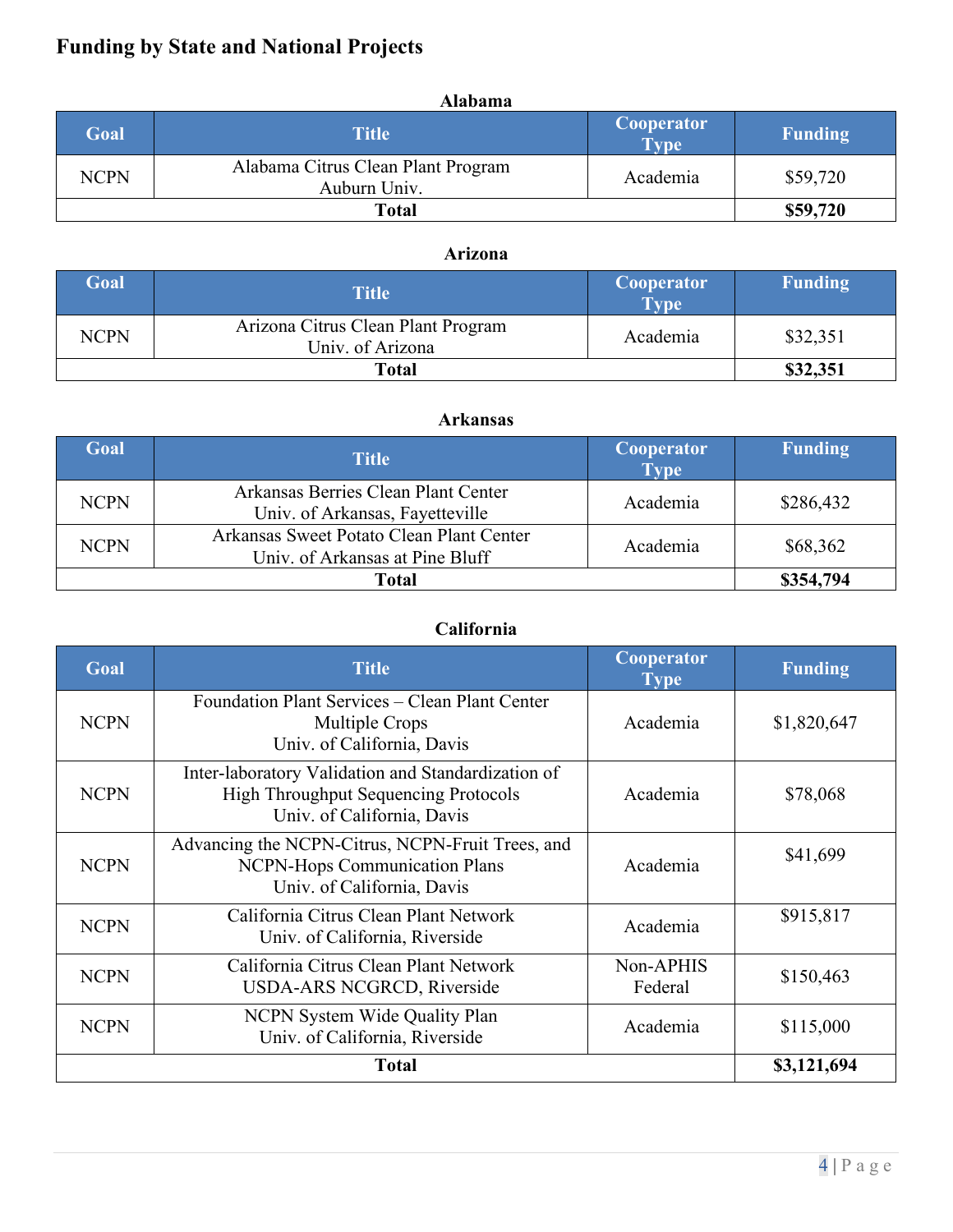# **Florida**

| Goal        | <b>Title</b>                                                             | <b>Cooperator</b><br><b>Type</b> | <b>Funding</b> |
|-------------|--------------------------------------------------------------------------|----------------------------------|----------------|
| <b>NCPN</b> | Florida Citrus Clean Plant Program<br>Florida Division of Plant Industry | <b>State</b><br>Government       | \$372,188      |
|             | Total                                                                    |                                  |                |

# **Hawaii**

| Goal        | Title                                                              | <b>Cooperator</b><br><b>Type</b> | Funding  |
|-------------|--------------------------------------------------------------------|----------------------------------|----------|
| <b>NCPN</b> | Hawaii Sweet Potato Clean Plant Program<br>Univ. of Hawaii at Hilo | Academia                         | \$40,000 |
| Total       |                                                                    |                                  | \$40,000 |

## **Louisiana**

| Goal        | <b>Title</b>                                                                           | <b>Cooperator</b><br><b>Type</b> | <b>Funding</b> |
|-------------|----------------------------------------------------------------------------------------|----------------------------------|----------------|
| <b>NCPN</b> | Louisiana Citrus Clean Plant Program<br>Louisiana State Univ. at Baton Rouge and Chase | Academia                         | \$42,882       |
| <b>NCPN</b> | Louisiana Sweet Potato Clean Plant Program<br>Louisiana State Univ. at Baton Rouge     | Academia                         | \$179,540      |
|             | Total                                                                                  |                                  | \$222,422      |

# **Maryland**

| Goal        | <b>Title</b>                                     | <b>Cooperator</b><br>$\overline{Type}$ | <b>Funding</b> |
|-------------|--------------------------------------------------|----------------------------------------|----------------|
| <b>NCPN</b> | Exotic Pathogens of Citrus Collection            | Non-APHIS                              | \$21,000       |
|             | USDA-ARS, Beltsville                             | Federal                                |                |
| <b>NCPN</b> | Rose Pathogen Collection                         | Non-APHIS                              | \$10,000       |
|             | <b>USDA-ARS National Germplasm Resources Lab</b> | Federal                                |                |
|             | Total                                            |                                        | \$31,000       |

## **Mississippi**

| Goal        | Title'                                                                            | <b>Cooperator</b><br><b>Type</b> | <b>Funding</b> |
|-------------|-----------------------------------------------------------------------------------|----------------------------------|----------------|
| <b>NCPN</b> | Mississippi Sweet Potato Clean Plant Program<br>Mississippi State Univ., Pontotoc | Academia                         | \$138,280      |
|             | Total                                                                             |                                  | \$138,280      |

#### **Missouri**

| Goal        | Title                                                                     | <b>Cooperator</b><br><b>Type</b> | <b>Funding</b> |
|-------------|---------------------------------------------------------------------------|----------------------------------|----------------|
| <b>NCPN</b> | Midwest Grapes Clean Plant Center<br>Missouri State Univ., Mountain Grove | Academia                         | \$82,000       |
|             | Total                                                                     |                                  | \$82,000       |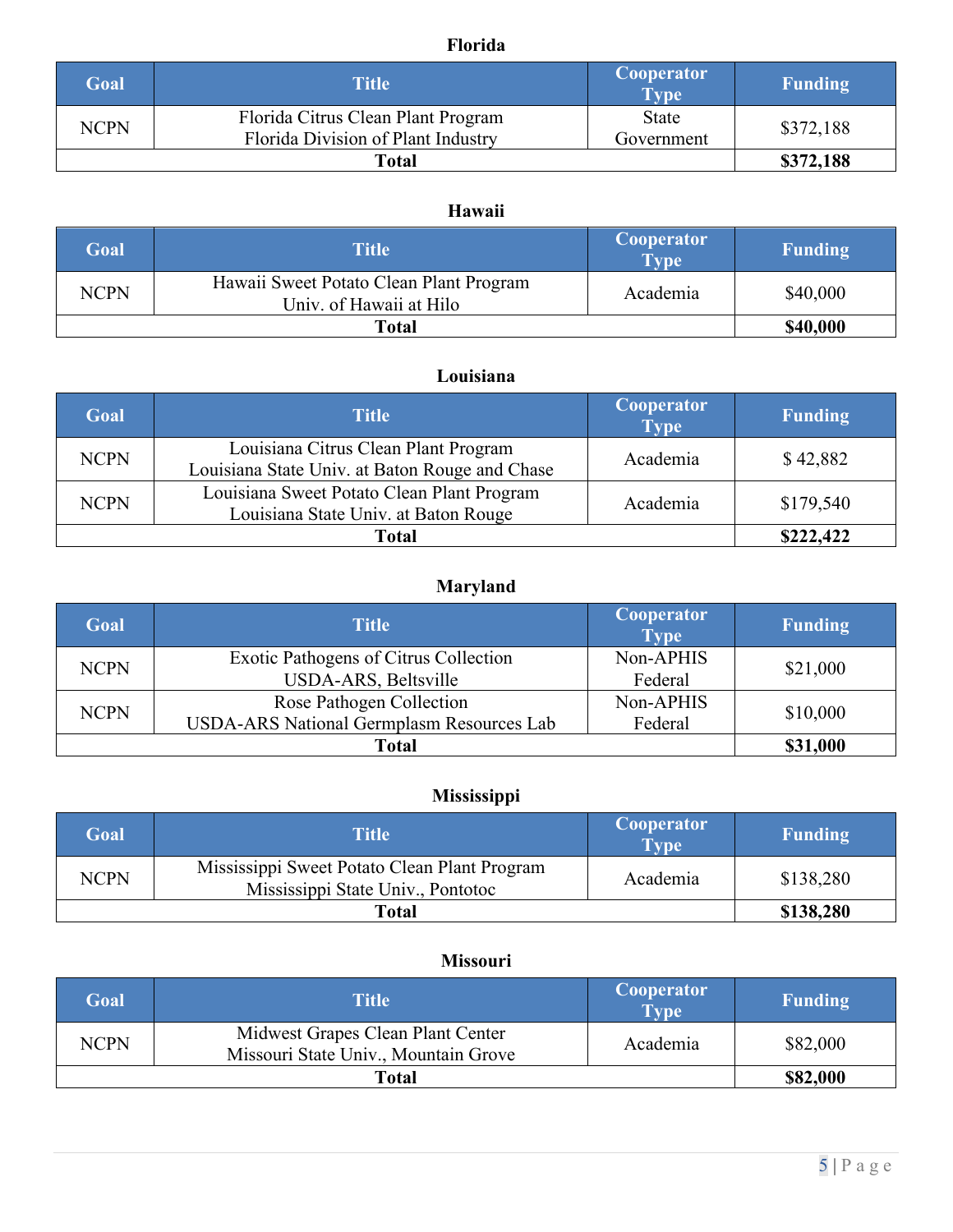# **New York**

| Goal        | Title                                                | <b>Cooperator</b><br><b>Type</b> | <b>Funding</b> |
|-------------|------------------------------------------------------|----------------------------------|----------------|
| <b>NCPN</b> | Eastern Grapes Clean Plant Center<br>Cornell Univ.   | Academia                         | \$151,848      |
| <b>NCPN</b> | <b>NCPN Economics Working Group</b><br>Cornell Univ. | Academia                         | \$225,000      |
| Total       |                                                      |                                  | \$376,848      |

# **North Carolina**

| Goal        | <b>Title</b>                                                                      | <b>Cooperator</b><br><b>Type</b> | <b>Funding</b> |
|-------------|-----------------------------------------------------------------------------------|----------------------------------|----------------|
| <b>NCPN</b> | North Carolina Clean Plant Center<br>Multiple Crops<br>North Carolina State Univ. | Academia                         | \$360,659      |
|             | Total                                                                             |                                  | \$360,659      |

# **Oregon**

| Goal        | <b>Title</b>                                                  | <b>Cooperator</b><br><b>Type</b> | <b>Funding</b> |
|-------------|---------------------------------------------------------------|----------------------------------|----------------|
| <b>NCPN</b> | Oregon Berry Clean Plant Center<br><b>USDA-ARS, Corvallis</b> | Non-APHIS<br>Federal             | \$107,000      |
| Total       |                                                               |                                  | \$107,000      |

# **Puerto Rico**

| Goal        | Title                                                                      | <b>Cooperator</b><br><b>Type</b> | <b>Funding</b> |
|-------------|----------------------------------------------------------------------------|----------------------------------|----------------|
| <b>NCPN</b> | Puerto Rico Citrus Clean Plant Program<br>Univ. of Puerto Rico, Juana Diaz | Academia                         | \$20,860       |
| Total       |                                                                            |                                  | \$20,860       |

# **South Carolina**

| Goal        | <b>Title</b>                                           | <b>Cooperator</b><br>Type | <b>Funding</b> |
|-------------|--------------------------------------------------------|---------------------------|----------------|
| <b>NCPN</b> | Southeast Budwood Clean Plant Program<br>Clemson Univ. | Academia                  | \$281,781      |
| Total       |                                                        |                           | \$281,781      |

#### **Texas**

| Goal        | <b>Title</b>                                                                                     | Cooperator<br><b>Type</b> | <b>Funding</b> |
|-------------|--------------------------------------------------------------------------------------------------|---------------------------|----------------|
| <b>NCPN</b> | Texas Roses Clean Plant Center<br>Agri-Life Research Office<br>Texas A&M Univ., College Station  | Academia                  | \$66,250       |
| <b>NCPN</b> | Texas Roses Clean Plant Center<br>Agri-Life Extension Office<br>Texas A&M Univ., College Station | Academia                  | \$51,500       |